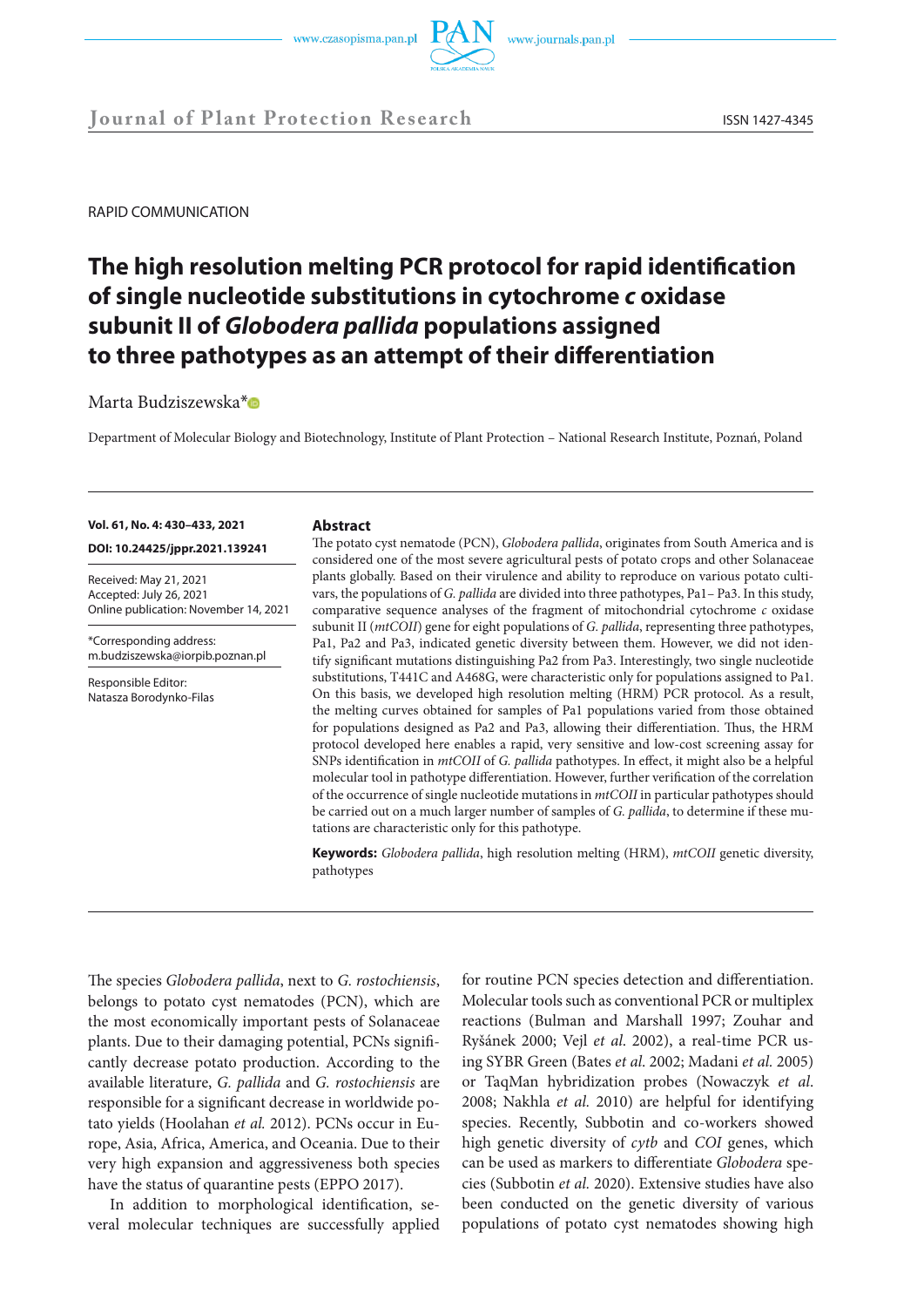PAN www.czasopisma.pan.pl

intra-species genetic variability of PCN. The populations of *G. pallida* are classified into three pathotypes (also known as virulence groups), Pa1–Pa3 (Kort *et al.* 1977). Kort and co-workers proposed a European international scheme for identifying pathotypes that utilize the ability to multiply on different potato lines, characterized by genes resistant to PCN (Kort *et al.* 1977; Hinch *et al.* 1998). However, this scheme is not useful for Andean regions of South America, where six various pathotypes were indicated (Saenz and De Scurrah 1977). The genetic diversity observed in PCN populations was studied using electrophoretic techniques: SDS-PAGE (Bakker *et al.* 1992), isoelectric focusing (Fox and Atkinson 1984) showing several IP-protein variants between populations of different pathotypes, as well as molecular methods such as restriction fragments length polymorphism (Burrows and Boffey 1986; Schnick *et al*. 1990) and random amplified polymorphic DNA (Folkertsma *et al.* 1994; Thiéry *et al*. 1997; Sedlák *et al.* 2004; Nowaczyk *et al.* 2011). The populations of *G. pallida* are characterized by genetic variations within genes constituting molecular markers for diagnostics, such as internal transcribed spacer (ITS) regions, microsatellites and mitochondrial DNA (mtDNA) (Hoolahan *et al*. 2012). The above-mentioned molecular techniques are laborious and require a significant amount of DNA. Hence, developing a rapid, sensitive method for identifying cyst nematode pathotypes in the field is crucial for choosing the most resistant potato cultivar to be cropped. In this study, nucleotide sequence analyses of partial *mtCOII* gene of eight populations of *G. pallida,* previously assigned to three pathotypes, showed some genetic differences. On this basis, we designed the protocol of the real time PCR high resolution melting (HRM) with primers flanking the point mutations. We tried to determine the usefulness of this method in the differentiation of the *G. pallida* pathotypes.

We tested eight populations of *G. pallida* cysts, collected before 2010, previously assigned to a particular pathotype. Nematode cysts (4–6) were crushed and digested overnight at 37°C in T1 lysis buffer with proteinase K (Macherey-Nagel). The genomic DNA was then isolated using the NucloSpin Tissue Kit (Macherey- -Nagel). Alternatively, 1–2 cysts were crushed with a pipette tip and suspended in 10 μl of distilled water and used as a template (Nowaczyk *et al.* 2008). As the first step, the fragment of *mtCOII* (450 nt) was amplified using a combination of three primers, GpaCOIIc 5'AAGGGGTTTGGTTGGACT3' and GpaCOIIB 5'CTGGTAAGGCCCAAGAATG3' with an annealing temperature of 50.5°C, alternatively GpaCOIIA 5'GTTTGGTTGGACTGGTTTC3' and the aforementioned GpaCOIIB at 48°C. The PCR reactions were done in 20  $\mu$ , and the mixture contained 1X buffer (Novazym) with 2.5 mM  $MgCl_2$ , 0.2 dNTP, 0.5  $\mu$ M primers, 0.2 Allegro Taq DNA polymerase (Novazym) and about 10 ng of DNA template. The thermal profile consisted of initial denaturation at 94°C for 2 min, followed by 30–35 cycles of denaturation at 94°C for 30 s, annealing at appropriate temperature for 30 s, elongation at 72°C for 40 s, and the final extension was 5 min at 72°C. The obtained products were analyzed by agarose electrophoresis and visualized in UV light after Midori Green (Nippon) staining. Specific products were excised, eluted from gel using Wizard SV Gel and PCR clean-up system (Promega) and subsequently sequenced in both orientations. The obtained sequence results were analyzed in Bio-Edit software and compared with sequences available in the GenBank database. Sequence comparisons of analyzed nematode populations showed two unique single nucleotide polimorphism (SNPs) localized at positions T441C and A468G, characteristic only for populations assigned as Pa1. On this basis, the HRM real-time PCR reaction was developed. For this purpose, the specific primers flanking the region with the above-mentioned substitutions in *mtCOII* were designed. The test was done in 10 µl and the reaction mixture contained the following reagents: 1X buffer with 2.5 mM  $MgCl<sub>2</sub>$ , 0.2 dNTP, 0.5 µM primers hrmGpa1 5'ATTTTCGGCTCCTGGAGGTA3' and hrmGpa2 5'CTGGTAAGGCCCAAGAATGA3', 1X Eva Green (Biotium) and 1 μl of crushed cyst suspension as a template. The thermal profile consisted of an initial denaturation at 95°C for 3 min, followed by 40 cycles, denaturation at 95°C for 10 s, annealing at 57°C for 10 s, and elongation at 72°C for 10 s. All analyzed positive and negative samples (without a template, NTC) were amplified in triplicate in a Corbett Rotor Gene™ 6000 thermal cycler (Qiagen), and subsequently, the amplicons were melted. The obtained amplification plots and the melting curves were visualized and analyzed in the Rotor-Gene 6000 software 1.7 (Qiagen) and presented in Figure 1.

Sequence data analyses of the partial *mtCOII* gene revealed genetic diversity between analyzed populations of *G. pallida*. The populations representing Pa2 and Pa3 were characterized by a very high sequence identity ranging from 98 to 99%. In contrast, the similarity with populations assigned to Pa1 ranged 95–96% of nt sequence identity. Several point substitutions and single nucleotide deletion in the analyzed sequences of Pa1, Pa2 and Pa3 were indicated (Fig. 1A), among which two SNPs were common only for populations classified as Pa1 (Fig. 1A). HRM real-time assay resulted in a unique melting curve profile of populations classified as Pa1, allowing their differentiation from populations Pa2/Pa3. The melting point for Pa1 was 82.3°C, and for Pa2 and Pa3, it was 81.3°C (Fig. 1B).

Based on data from available literature, Pa2 and Pa3 of *G. pallida* (next to some *G. rostochiensis*) are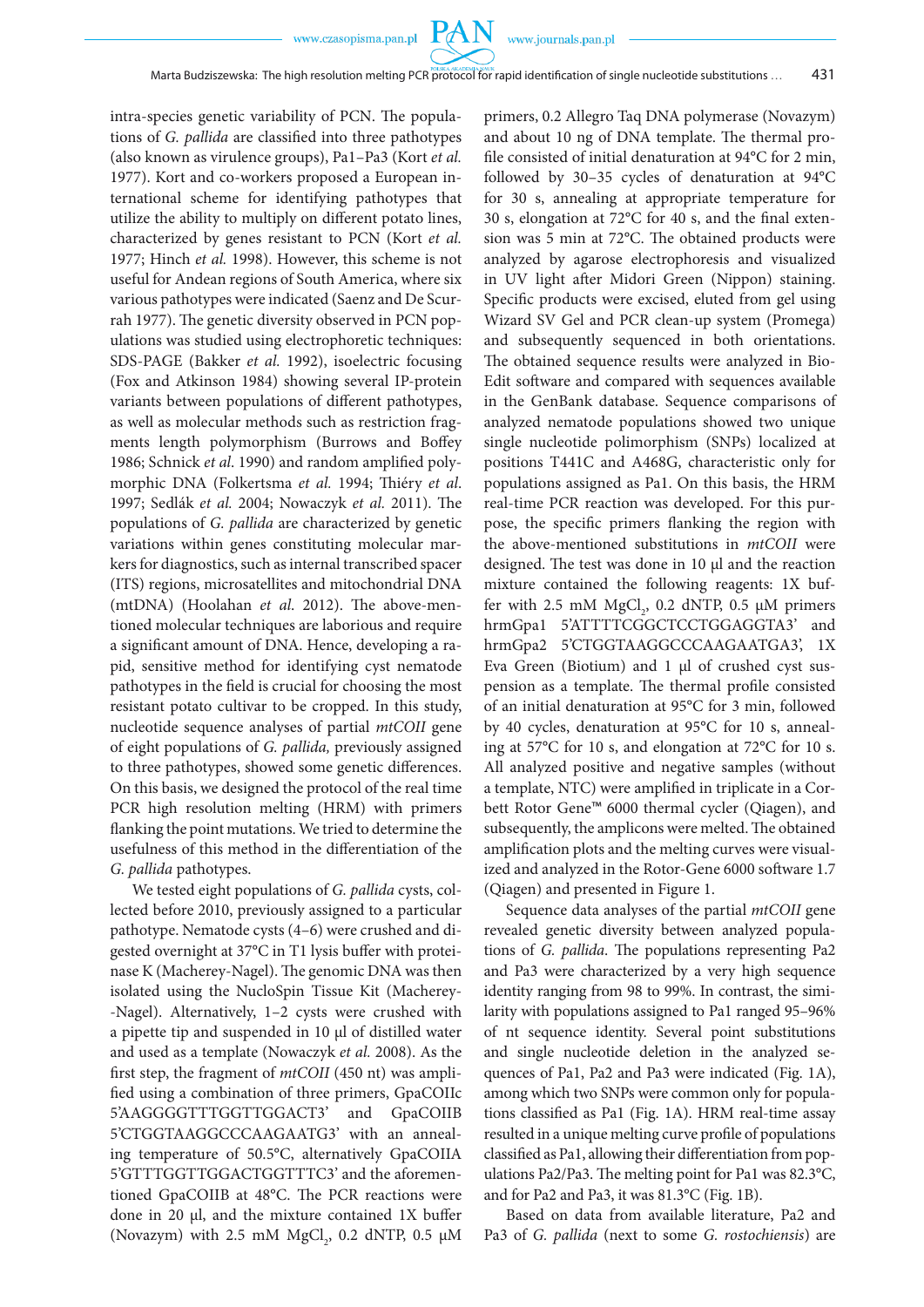

**Fig. 1.** Genetic differences in the fragment of the *mtCOII* gene in three pathotypes of *Globodera pallida* populations. Panel A: The alignment of the consensus of a partial region of analyzed *mtCOII* gene of three pathotypes of *G. pallida*. The nucleotide substitutions are indicated. Gray boxes mark two characteristic SNPs. Panel B: HRM real-time PCR results based on the fragment of the *mtCOII*  gene; left – the amplification plots; right – the normalized dissociation curves (upper) and the melt rate profiles (bottom) of analyzed *mtCOII* amplicons for all studied populations classified as particular pathotypes. Nematode populations assigned to Pa1 – red curves, Pa2 – blue curves, and Pa3 – green curves; black lines – no template control, NTC. The images visualized by using the Rotor-Gene 6000 software 1.7 (Qiagen)

genetically closely related to each other. Previously reported differences do not warrant differentiation into Pa2 and Pa3 pathotypes (Phillips and Trudgill 1983, 1998; EPPO 2017). Our results somewhat confirm those observations. Based on our observations, the HRM real-time protocol developed in this work might be a sensitive and rapid method for the differentiation of Pa1 from Pa2/Pa3. However, to unequivocally state that the correlations of identified mutations are unique only for Pa1 populations, more samples of *G. pallida* from various localizations should be analyzed. Subsequently, the developed protocol will be usable as a method of distinguishing between pathotypes, which is crucial for potato crop protection against PCNs.

# **Acknowledgements**

I wish to thank Dr. Renata Dobosz from the Department of Entomology and Animal Pests IPP-NRI (Poznań,

Poland) for kindly providing cysts of *G. pallida* populations of three pathotypes. I also wish to thank Prof. A. Obrępalska-Stęplowska from the Department of Molecular Biology and Biotechnology IPP-NRI (Poznań, Poland) for her valuable suggestions during preparation of the manuscript.

## **References**

- Bakker J., Bouwman-Smits L., Gommers F.J. 1992. Genetic relationships betacceween *Globodera pallida* pathotypes in Europe assessed by using two dimensional gel electrophoresis of proteins. Fundamental and Applied Nematology 15: 481–490.
- Bates J.A., Taylor E.J.A., Gans P.T., Thomas J.E. 2002. Determination of relative proportions of *Globodera species* in mixed populations of potato cyst nematodes using PCR product melting peak analysis. Molecular Plant Pathology 3 (3): 153–161. DOI: https://doi.org/10.1046/j.1364-3703 .2002.00107.x

Bulman S.R., Marshall J.W. 1997. Differentiation of Australa-